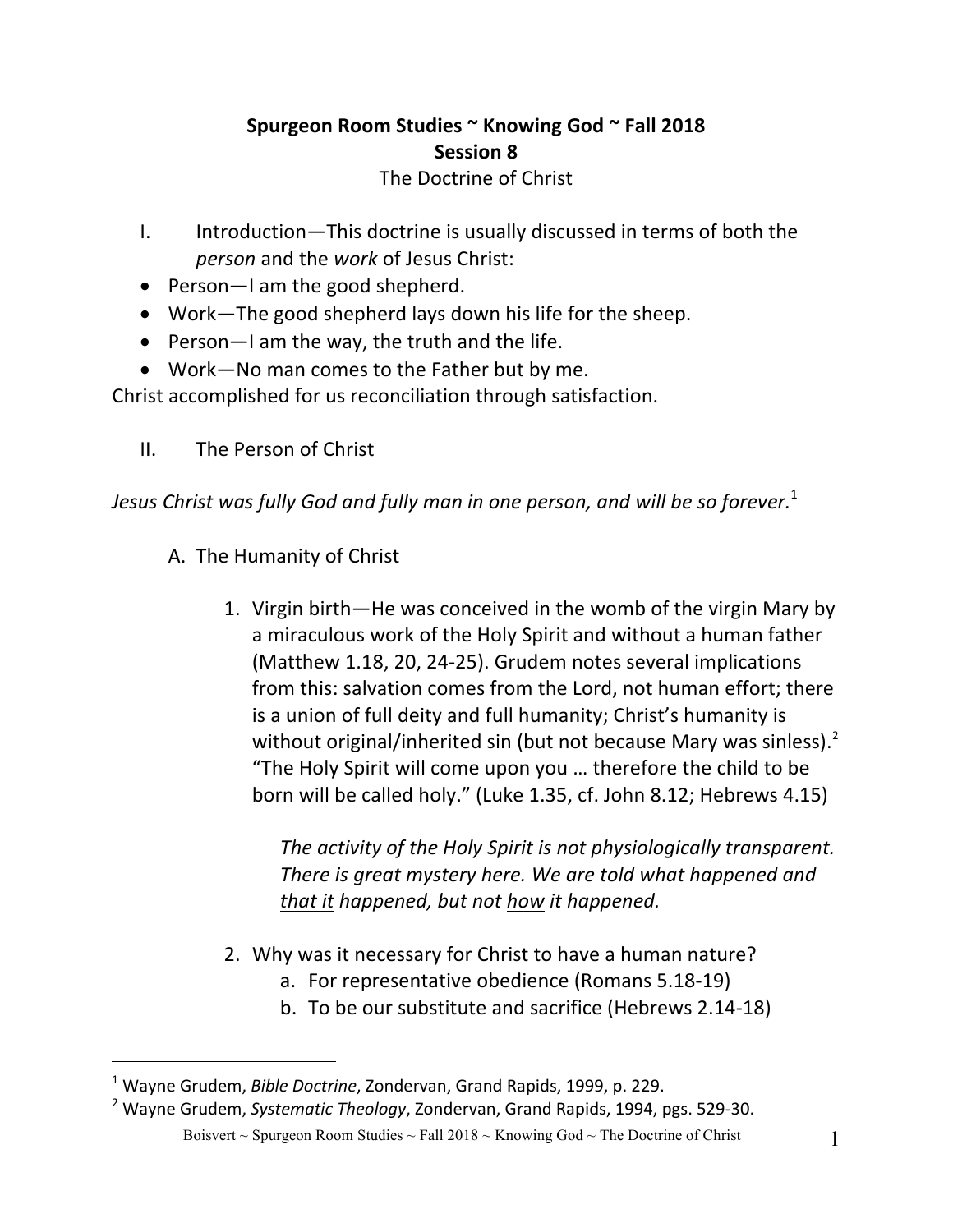- c. To sympathize with us as our high priest (Hebrews 2.17; 4.14-16)
- d. To be our mediator (I Timothy 2.5)
- e. To be an example of true humanity (1 John 2.6; I Peter 2.21; Romans 8.29)
- f. As the first fruits of the resurrection, to give us hope (I Corinthians 15.20-23)
- B. The Deity of Christ (refer to previous class material on the Trinity)
- C. The Incarnation—Remaining what He was, He became what He was not.
	- 1. In the beginning was the Word, and the Word was with God and *the Word was God ... And the Word became flesh and dwelt among us ...* (John 1.1, 14)
	- 2. The greatest of all miracles. The infinite  $2<sup>nd</sup>$  Person of the Godhead became incarnate! The biblical data is extensive that presents both the humanity and divinity of Jesus Christ.<sup>3</sup>
	- 3. *That* this is the case is a matter of Scriptural truth, but *how* this is the case is a matter of the deepest mystery (cf. Paul's phrase—the unsearchable riches of Christ-Ephesians 3.8).
	- 4. The formulation of the doctrine of Christ's Person developed only gradually in the early centuries of the Church. At the Council of Chalcedon in 451 this doctrine was presented in a form that has been accepted by the Church ever since.
- D. Heretical Positions
	- 1. Apollinarianism—Apollinaris taught that the one person, Jesus Christ, had a human body, but not a human mind/spirit. Instead His mind/spirit was divine, the *Logos*. This meant that in an important respect, Jesus was not fully human. But not only do our

 $\overline{a}$ <sup>3</sup> E.g. Grudem, *Systematic Theology*, Zondervan, 1994, pages 529-554; Reymond, *A New Systematic Theology of the Christian Faith*, Nelson, 1998, p. 211 ff.

Boisvert ~ Spurgeon Room Studies ~ Fall 2018 ~ Knowing God ~ The Doctrine of Christ 2